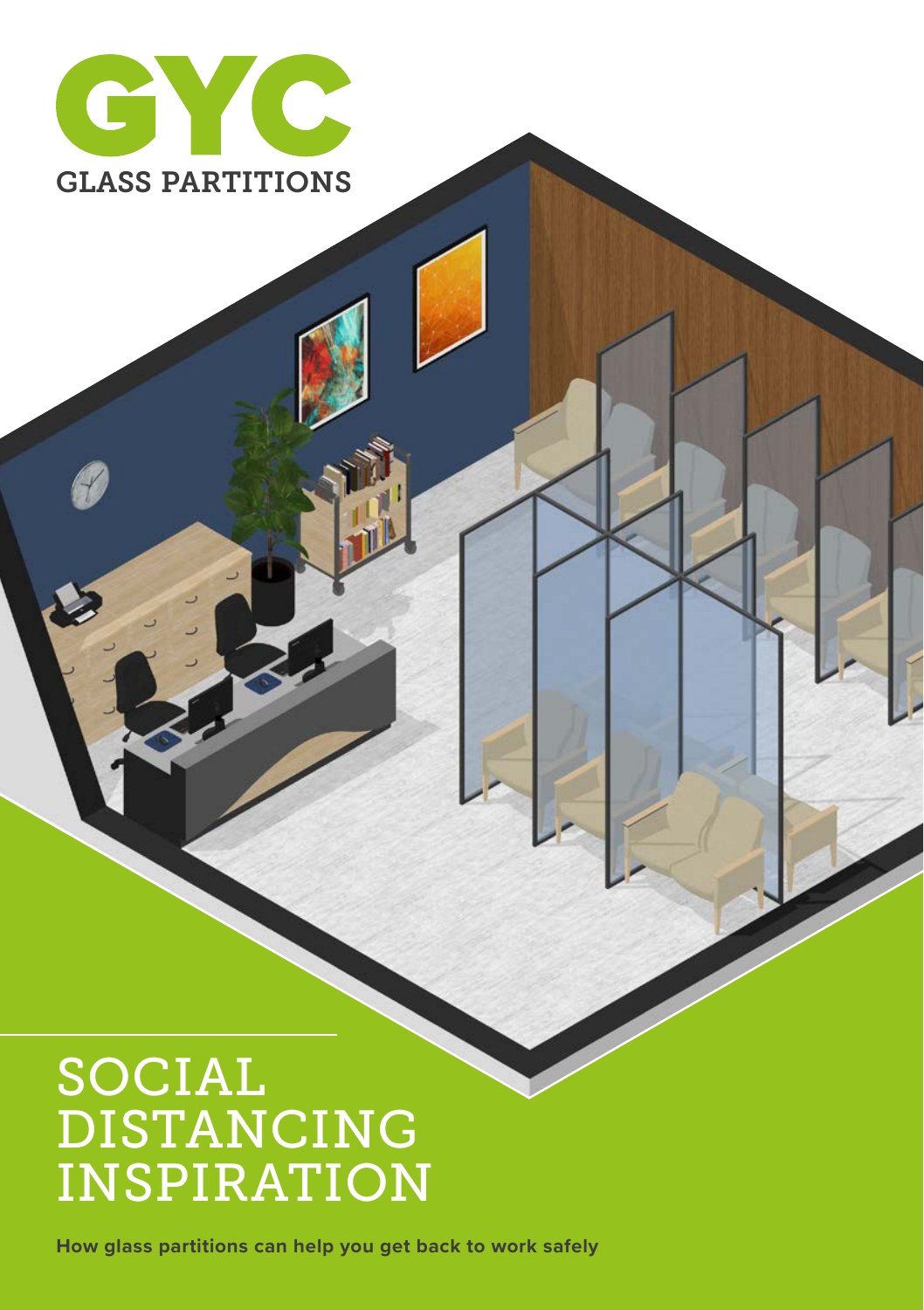# THE NEW NORMAL

The coronavirus pandemic has changed the ways we will all need to live and work for the foreseeable future. A degree of social distancing is likely to be a reality in all our lives for some time yet.

At the same time, we all need to find ways to try and get back to something like a new normal. Returning to work is a key part of that. It's important for our finances, for our mental health, and for the economy.

But it's vital that any return to work is safe. Your staff/visitors/students/customers need to feel reassured that you have taken appropriate measures to protect them by enabling them to maintain social distancing guidelines whilst on your premises.

### FRESH THINKING AROUND GLASS PARTITIONS

Glass partitions have quickly revealed themselves to be an effective social distancing solution. They can help reduce social contact and the transmission of the virus resulting in a safe but friendly environment.

From full height partitioning and self-contained pods to desk screens and dividers, glass partitions provide a flexible, quick to install, long-term solution which can be completely customised for your workplace.

## WHY CHOOSE GLASS PARTITIONS?

- Available with antimicrobial finishes
- Easy to clean
- Maximises natural light
- Quick and easy to install
- Cost effective and flexible
- Standard modular sizes and made to measure options.

**We wanted to share some ideas to help inspire you to the wanted to share some ideas to help inspire you to**<br>take the right action for your staff and your business.

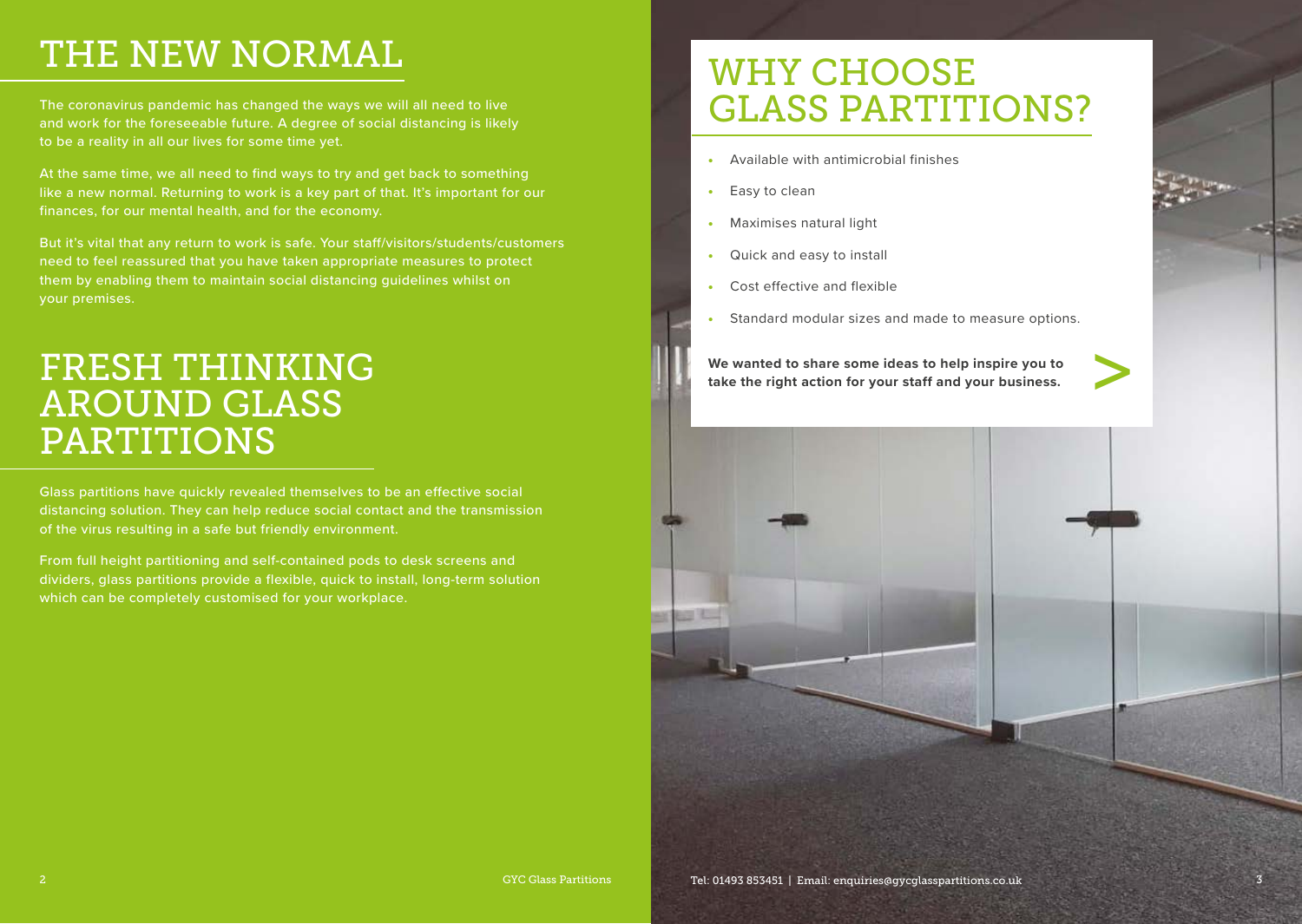### INTRODUCING THE KOMFORT PROTEKT SOCIAL DISTANCING RANGE

**It's clear to see why Komfort are our chosen supplier. They have really thought about the current challenges and come up with a new range, a twist on their core offering, that's perfect for supporting a return to "normal".**





### IDEAS FOR OFFICES

Full height partitioning can be used to help divide up large open plan and communal spaces, allowing teams to be split into smaller, safer groups. They can provide a physical barrier between people seated around a large table without inhibiting communication.

Desk screens make it safer for people to sit opposite and next to each other without making them feel isolated. Different heights, depths and configurations are available and can be completely customised to your workplace. We can even add branded manifestations to the glass to make them entirely personal.



#### IDEAS FOR RESTAURANTS, COFFEE SHOPS, PUBS AND BARS

Customers can still enjoy a drink or meal whilst maintaining social distancing. Glass partitions and booth dividers help separate groups of diners. It's easy for staff to wipe down in between sittings too.

#### IDEAS FOR SCHOOLS, COLLEGES AND UNIVERSITIES

Getting children back into education is a critical step in helping the country get back to some semblance of normal, but the challenges are significant. Glass desk screens can provide some reassurance to students, teachers and parents by helping to reduce the spread of germs.

Glass partitions with doorless openings mean teachers can still communicate with the whole class whilst splitting children into smaller teams. They can also help divide communal areas into more workable spaces.



#### IDEAS FOR RECEPTIONS AND WAITING ROOMS

Visitors and staff can be kept safer even where there's not enough space to spread people further apart. Partitions between chairs and to divide up waiting areas help provide a barrier without compromising the natural light or making the space feel unwelcoming.





### IDEAS FOR HAIRDRESSERS

Whilst close contact between customers and staff is unavoidable in a hairdressers, keeping clients at a safe distance from each other has become very important. Glass dividers between wash basins and chairs will mean you can reassure customers that you have their best interests at heart.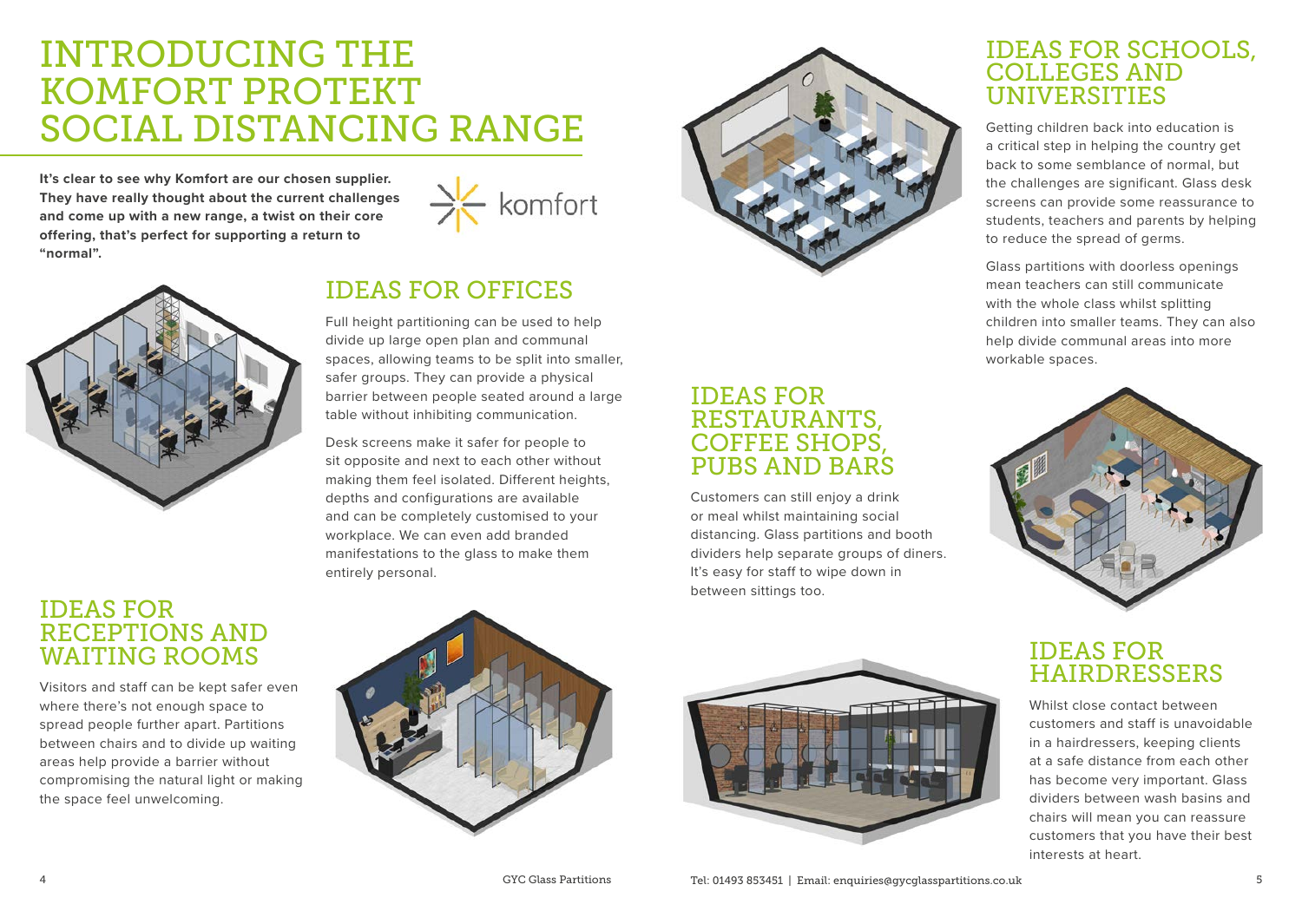### GLASS PODS

We've been installing glass pods for a number of years thanks to an increased demand for more private working spaces within open plan environments. They're good for meetings, for concentrated working, and now for assisting with social distancing. Easy to install, they are an excellent way to make your existing space more workable.





### MOVEABLE **SCREENS**

If you need a greater degree of flexibility, moveable glass screens on castors with lockable wheels could be a good option. Great for workshops where your team may need to move around, or in care homes to help with safer visits, they can also help direct foot traffic around larger shops and leisure facilities.

# HOW WE CAN HELP

#### **As experts in glass partitions, we're perfectly placed to help you.**

We can come and assess your workplace (following all social distancing guidelines, of course) and discuss your options. We can then provide a full quote based on an existing modular solution, or something completely bespoke if needed.

We will then take care of the complete supply and installation giving you peace of mind that you are all set up and ready to welcome staff and visitors.



#### **Get in touch to arrange a meeting:** 01493 853451

enquiries@gycglasspartitions.co.uk gycglasspartitions.co.uk

GYC Glass Partitions is a division of Great Yarmouth Ceilings: greatyarmouthceilings.co.uk